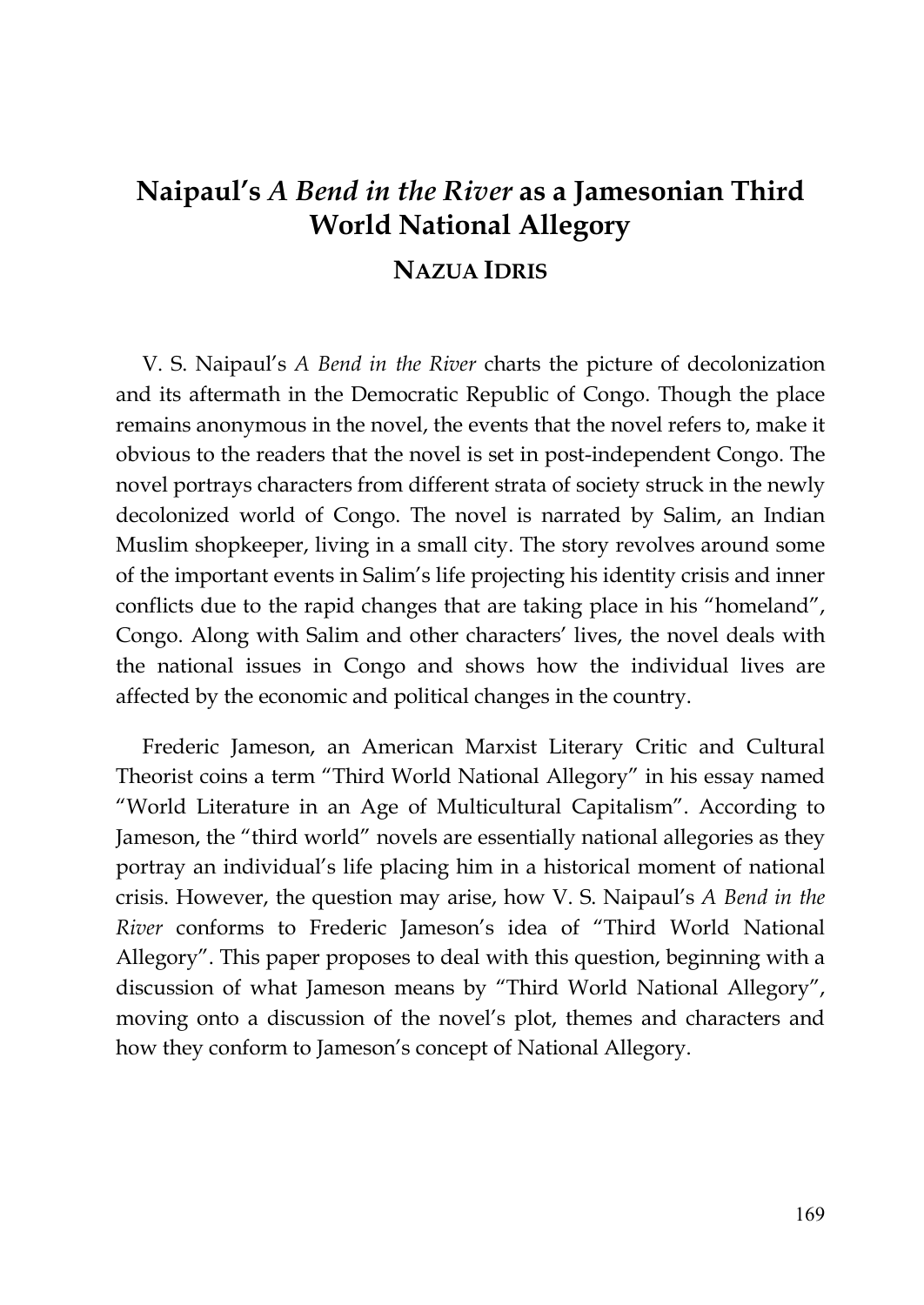In his essay "World Literature in an Age of Multicultural Capitalism", Frederic Jameson criticized American and European novels because both genres are deliberately becoming too much obsessed with the "inner reality" of their protagonists. Being a Marxist, Jameson prefers a novel that is rooted in the history of a nation and its political struggles. But Jameson observes that American and European novels are losing the political and historical ground, while the "third world" novels are gaining prominence in this arena. Jameson observes that the novels written by "third world" writers combine the individual and the historical aspects. According to Jameson, while American and European novels are focusing upon the "interior reality" of the protagonists marginalizing the "exterior reality", the "third world" writers are combining these two realities by placing the individual within a historical context. Jameson observers that the third world novels are more interesting as they reflect the society, class, antagonism, history and ideology of a nation along with the individual experience.

While defining "National Allegory", Jameson refers to the "third world" novels that deal with the story of one singular person, but reflects the story of a nation, its history, its culture and its people. The protagonist of such a story is struck in an important historical phase. He is caught up in the historical changes that are taking place in his country and his perception of his own self and identity is being reshaped by those changes. According to Frederick Jameson: "All Third World cultural texts are necessarily, . . . allegorical – and this in a very specific way; they are to be read as what I will call national allegories . . . particularly when their forms develop out of essentially Western machineries of representation, such as the novel" (141).

Jameson observes that there is a split between the public and the private in Western Literature, while in "third world" national allegories, these two spheres are interwoven, making these texts historically grounded and politically important. According to Jameson: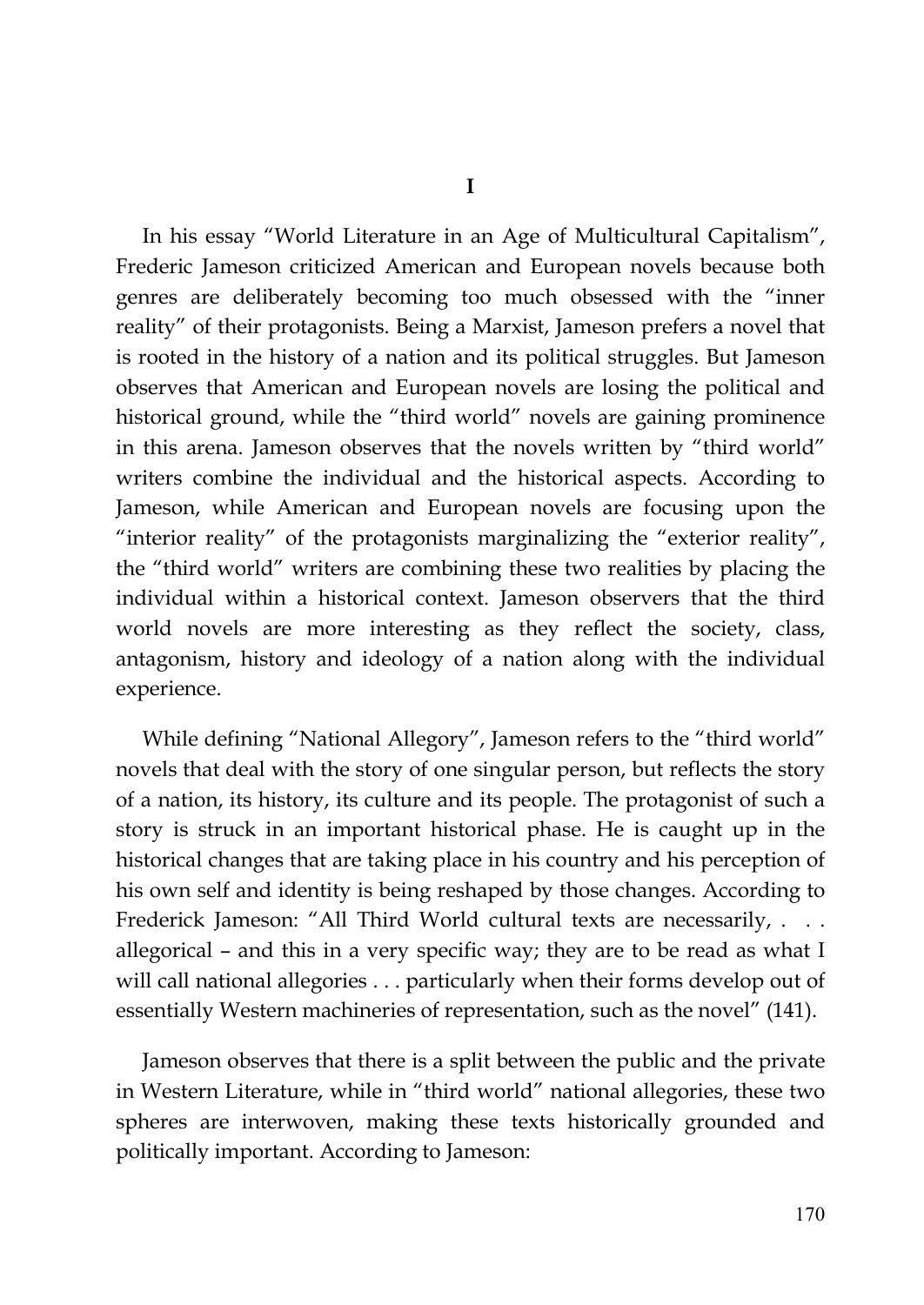[In] Western realist and modernist novel[s], [there] is a radical split between the private and the public, . . . [between] the domain of sexuality and the unconscious and that of the public world of classes and the economic, and secular political power . . . [on the other hand] [third world narratives] which are seemingly private . . . necessarily project a political dimension in the form of national allegory: the story of private individual destiny is always an allegory of embattled situation of the public Third World culture and society. (141- 142)

Though "third world" literature is a story of a private individual and his destiny, its allegorical framework reflects the ideology and politics of a particular historical era that reshape the destiny of the whole nation. Jameson points out, "the telling of the individual story and the individual experience cannot but ultimately involve the whole laborious telling of the experience of the collectivity itself" (158). The socio-political and economic contexts are important in such novels as those contexts have "[their] existence and [their] shaping power over . . . individual and collective lives."

#### **II**

V. S. Naipaul's *A Bend in the River* portrays the story of a diasporic individual Salim and his existential crisis in post-independent Congo. Though the crisis is shown in a personal level, Salim becomes an allegorical representation of the diasporic people living in Congo. His identity crisis and dilemma reflects the crisis of other immigrants living in Africa due to the socio-political changes in post-independent period. This novel can be considered as Jamesonian "Third World National Allegory" as the novel focuses upon the problems of private life that is deeply rooted in the national crisis, stemming from the nightmare of independence due to the failure of the national leaders. The inter-play of private life and public life and the allegorical representation of the characters categorize this novel as a "Third World National Allegory" in Jamesonian sense.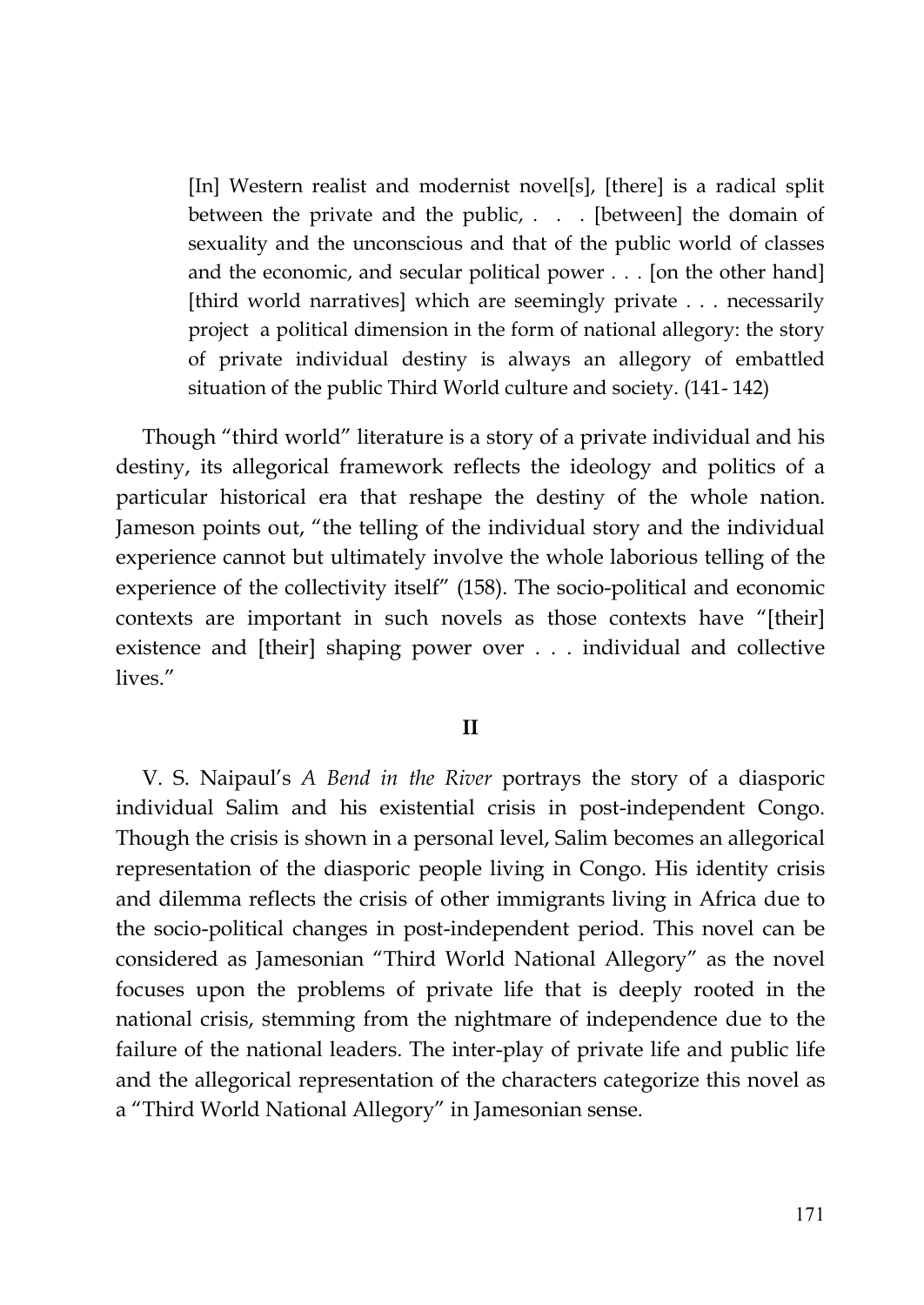The story of this novel is set in a particular historical period in the Democratic Republic of Congo. The Belgian Congo gained its independence on June 30, 1960 and Patrice Lumumba was chosen as the Prime Minister of Republic of Congo. But the secessionist struggles broke out between South Kasai and Katanga and these struggles gave rise to the political upheaval in Congo, known as "Congo Crisis." Taking advantage of such a crisis, Joseph Mobutu, the chief of staff, Armée Nationale Congolaise (ANC), overthrew Lumumba and became the president in 1965 with the help of Belgium and the United States. Though the President in *A Bend in the River* remains anonymous and known through his title "Big Man", it is obvious from certain events in the novel that "Big Man" refers to General Mobutu and the novel is set in a particular phase of General Mobutu's regime.

In this novel, two stories are interwoven by Naipaul – one is the personal story of Salim and the other is the story of Congo with its post-independent political conflicts and economic disaster. On a personal level, Naipaul deals with the themes of alienation, identity crisis, loss of center and inner conflict of an individual. On the other hand, Naipaul deals with the themes of national importance - loss of history and culture, economic crisis, tribal feuds, political turmoil, division and racial intolerance in Congo. Salim, the protagonist of this novel, is the "focalizer" and we see all the events through his eyes. Salim, during his existential quest for meaning and identity, encounters different characters. There are four sets of characters – Indar, Mahesh, Shobha, Nazruddin, representing the floating diasporic Indians – Zabeth, Metty, Father Huismans, representing the old African civilization and history - Ferdinand and his Lycée friends, representing the "New African Men" – Yvette, Professor Raymond, representing the "Big Man's White Men" (European intellectuals). All these characters allegorically represent the African nation, its people, its immigrants, its history, its culture, its racial conflicts and political upheavals.

Jameson points out, unlike the Western literature, the "third world" literature deals with the story of individuals connected with history of class struggle, and Naipaul's *A Bend in the River* is very sensitive to such issues as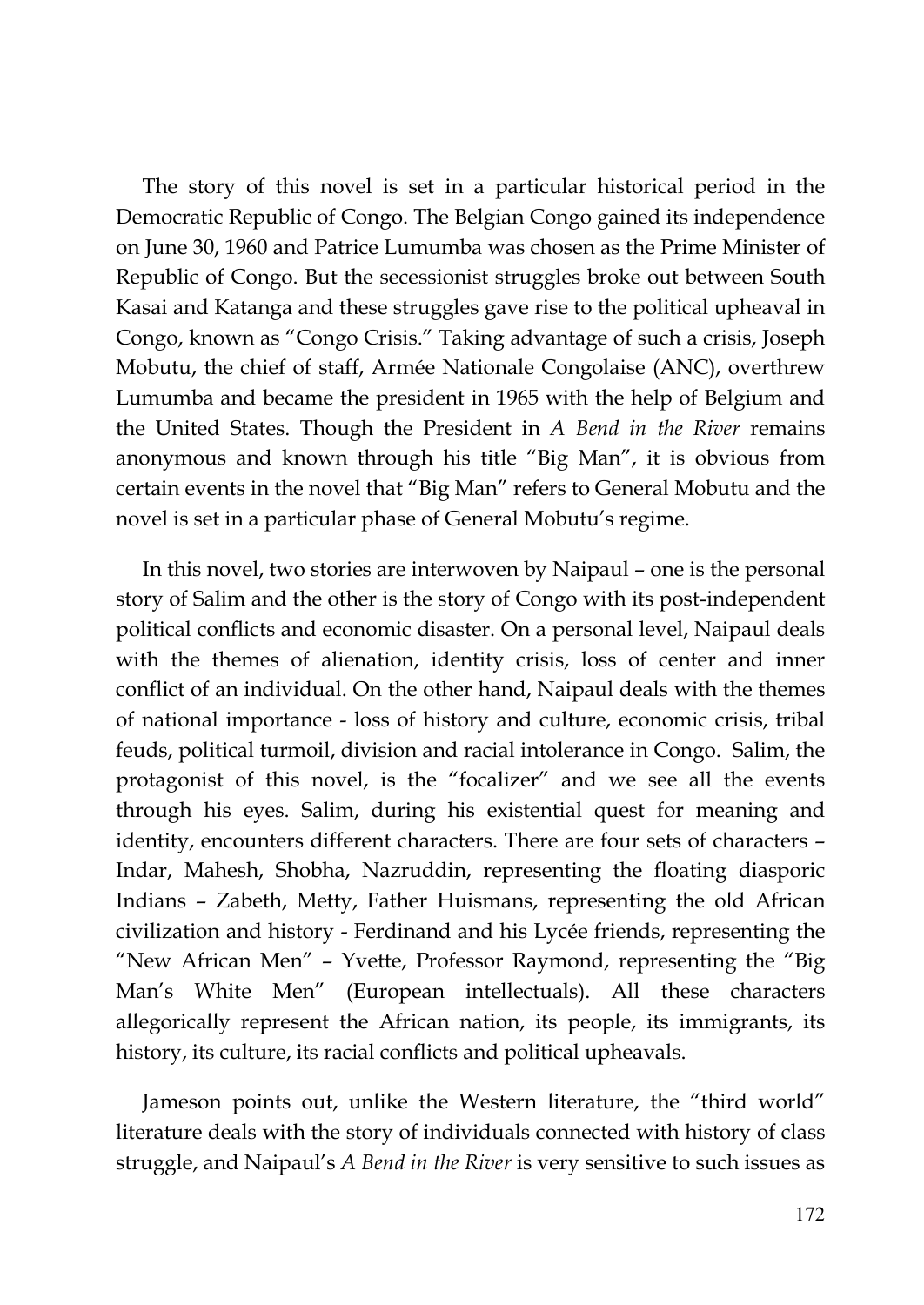all the characters' lives are "re-shaped" by the socio-political and economic upheavals in Congo. The importance of history in shaping up the individual existence is confirmed immediately at the beginning of the novel: "The World is what it is; men who are nothing, who allow themselves to become nothing have no place in it." (Naipaul 3). The protagonist, Salim, is an Indian Muslim who has never been to India and "inherited" his sense of Indianness from his family. Since birth, he has been paying lip-service to his "inherited" Indianness by mimicking the rituals of "authentic" Indian Muslim families:

> [In] our customs and attitudes we were closer to the Hindus of north Western India, from which we had originally come. When we had come no one could tell me. . . . We simply lived; we did what was expected of is, what we had seen the previous generation do. We never asked any; we never recorded. . . . Neither my father, nor grandfather put dates to their stories. Not because they had forgotten or were confused; the past was simply the past. (Naipaul 12)

For Salim, such an "inherited" nationality has no value as all that he knows of his "history and the history of the Indian Ocean, [are derived] from books written by Europeans" (Naipaul 13). He considers Africa as his home as he is living here since his birth. But the racial segregation in postindependent Congo has posed a dilemma for him by marking him as an Indian, though he considers himself to be an African. "Big man", the new President of Congo, runs his "nationalization" (Naipaul 232) mission throughout the country that marks all the migrants as outsiders though they have been living in Africa for generations. After independence, due to such divisions, the comfortable and familiar place, where their ancestors have lived for years, suddenly becomes an unfamiliar and strange place for the migrants. This sudden outsider status drives Salim and other migrants living along the coast into a severe identity crisis. Salim says:

> Africa was my home, had been the home of my family for centuries. But we come from the east coast, and that made the difference. The Coast was not truly African. It was an Arab-Indian Persian-Portuguese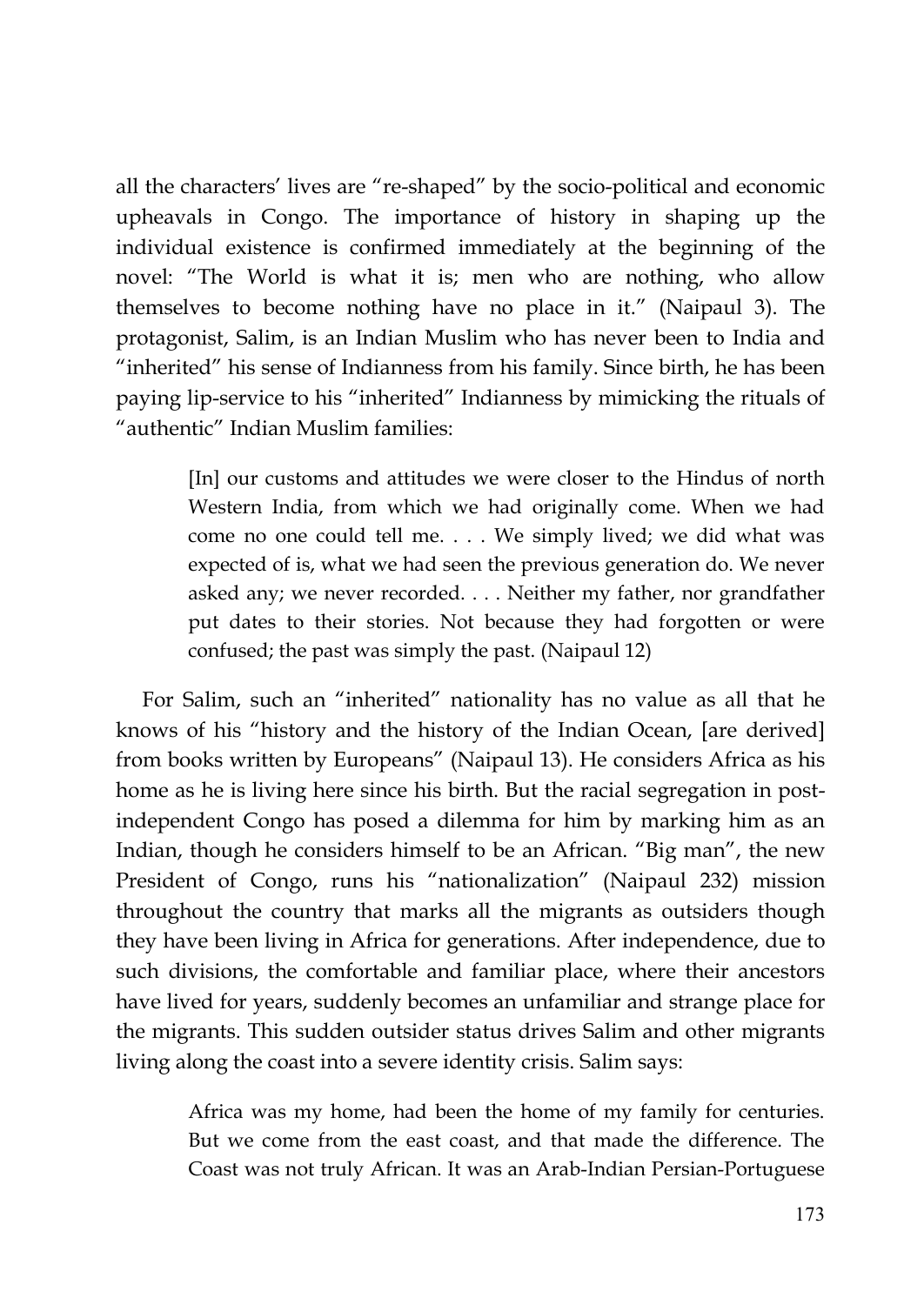place, and we who lived there were really people of the Indian Ocean. True Africa was at our back . . . But we could no longer say that we were Arabians or Indians of Persians; when we compared ourselves with these people, we felt like people of Africa. (Naipaul 12)

Though "little had changed in the manners or minds of men" (Naipaul 14), the external political conflicts turned Salim's life upside down, and he drifts from place to place detaching himself from his family, relatives and his cultural inheritance. Salim starts his existential quest to recreate an identity and a sense of security for himself. Salim's psychological trauma becomes apparent when he utters in deep anguish that "[Africa] [is] a prison for me" (Naipaul 21). Salim, being the allegorical representation of diasporic characters, depicts the identity crisis the immigrant people faced in Congo during General Mobutu's rule. The shift of singular pronoun to plural pronoun signifies the merging of Salim's individual self with the collective self of the migrants, when Salim utters: "I had to break away. I couldn't protect anyone; no one could protect me. We couldn't protect ourselves; we could only in various ways hide from the truth" (Naipaul 22).

Not only Salim, but also the other Indian characters face the same existential crisis regarding their identity. Indar, an Indian young man living in Congo, leaves his ancestral home in search of a promising prospect in the West. He wants to "trample his past" (Naipaul 157) and look forward to a bright future, denying his identity of being an Indian or an African. But he returns to Congo as a complete failure as he is marked as "a man of two worlds . . . [Africa and India]" (Naipaul 168) by the European employers as he is supposed to have "divided loyalties" (Naipaul 171) that makes him unfit for the job of a diplomat. The historical tide of migration, colonization, independence and racial segregation has changed Indar's life and he confides in Salim that it is not possible to deny history as it is ever-present in the life of an individual.

All these diasporic characters are suffering from insecurity and perpetual homelessness, as Big Man's "nationalization" (Naipaul 232) has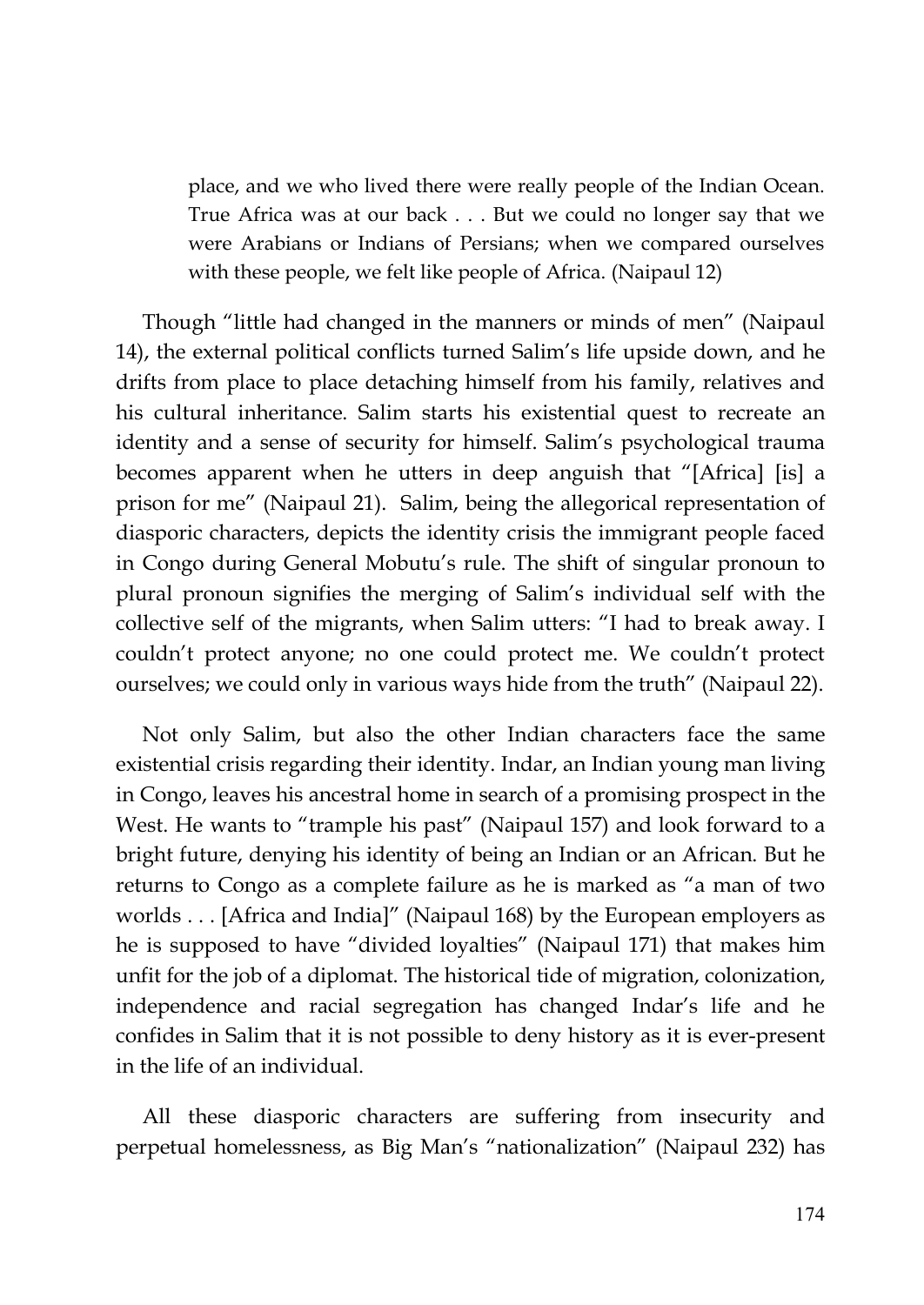marked them as outsiders who can no longer consider Africa as their home. Indar ironically comments, "I carry the world within me" (Naipaul 175), signifying the perpetual homelessness of diasporic people like him and Salim. Nazruddin, another Indian character, is always on the move from one place to another in search of a "home". At first he leaves the coastal town and moves to Uganda, then to London and finally to America. Salim contemplates: "Home was hardly a place [we] could return to. Home was something in [our] head. It was something [we] had lost (Naipaul 124) ... [we] [were] uprooted, [we] had no family, no flag, no fetish" (Naipaul 63).

Big Man's "nationalization" campaign includes not only the mission of uprooting the migrants from African territory, but also the mission of producing the "New African Men". Ferdinand and other Lycée boys represent the "New African Men". Salim comments: "Ferdinand and his friends . . . were young men . . . [who] would soon become administrative cadets in the capital, serving the President [Big Man]. . . . in the Domain they were in the presence of foreigners who had a high idea of the new Africa" (Naipaul138-139). These promising African young people are trained by the government so that they can lead the future Africa. But ironically, the ways of life that these young people are trained have nothing to do with "real" Africa and its history. These young people are taught to mimic the European ways of life. The young people become African only by skin color and European by taste, attitude and education. Salim observes, "against the white trousers [their] skin was black" (Naipaul 42). Ferdinand is the allegorical representation of Naipaul's "mimic man" who is supposed to lead the future Africa, ironically knowing nothing about the "real" Africa. Salim laments: "Ferdinand does not know past history" (Naipaul 187) and the Africa that Ferdinand knows is the "Africa of words and ideas" (Naipaul 144). Ferdinand is the symbol of ever-changing postcolonial identity. He possesses a superficial idea of his local tradition and history that makes him directionless and confused. Salim comments, "the thought of Lycée full of Ferdinands made me nervous" (Naipaul 55).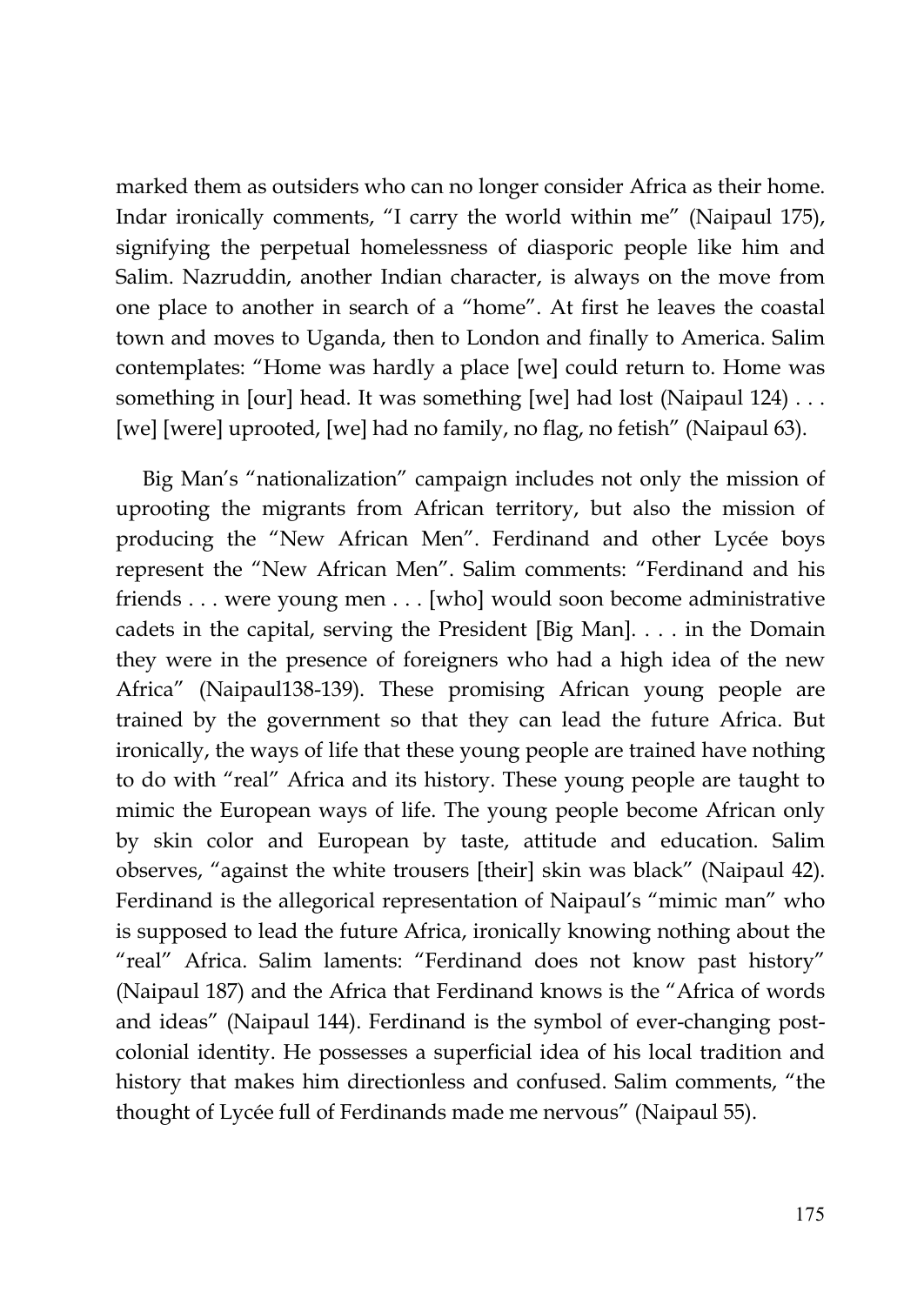While the Indian characters and Lycée boys represent the people in transitional Africa, Zabeth, Metty and Father Huismans represent the "primitive" African which is omnipresent behind the bush on the other side of the river. Naipaul juxtaposes the "New African Man" with the authentic "real" Africans to bring out the hybridity and ambivalence of the identity of the "New African Men", whose sense of Africanness is formed inside the posh world of the Domain under the "wise guidance" of Europeans. Salim observes, "Zabeth lived a purely African life; for her only Africa was real." (Naipaul 41). Father Huismans, though a European, is in constant search for authentic African masks, because he wants to retain the cultural history and inheritance that is losing its place in the lives of young Africans trained in European culture. Salim, comments on Huismans's effort for preserving the last relics of the "real" Africa that is constantly receding:

> And to Father Huismans colonial relics were as precious as the things of Africa. True Africa he saw as dying or about to die. That was why it was so necessary, while that Africa still lived, to understand and collect and preserve its things. . . . Father Huismans sees himself at the end of it all, the last, lucky witness. (Naipaul 72-73)

All the characters' personal lives are re-constructed by the ongoing tribal conflicts, disorganization, anxiety and unrest, due to the oblivious and selfish measures taken by the national leader and his intellectuals – the "national bourgeoisie". According to Jameson, the "third world national allegory" criticizes the "national bourgeoisie" who is responsible for the failure of national independence. The "national bourgeoisie" or "national middle class" refers to a group of native intellectuals, businessmen and political leaders, who replace the previous colonial rulers after decolonization and become the "neo-colonizers" in their pursuit of money and power. In his essay "the Pitfalls of National Consciousness", Frantz Fanon defines the nature of this national middle class:

> The national middle class that takes over the power at the end of the colonial regime is an underdeveloped middle class. It has practically no economic power, and in any case, it is in no way, commensurate with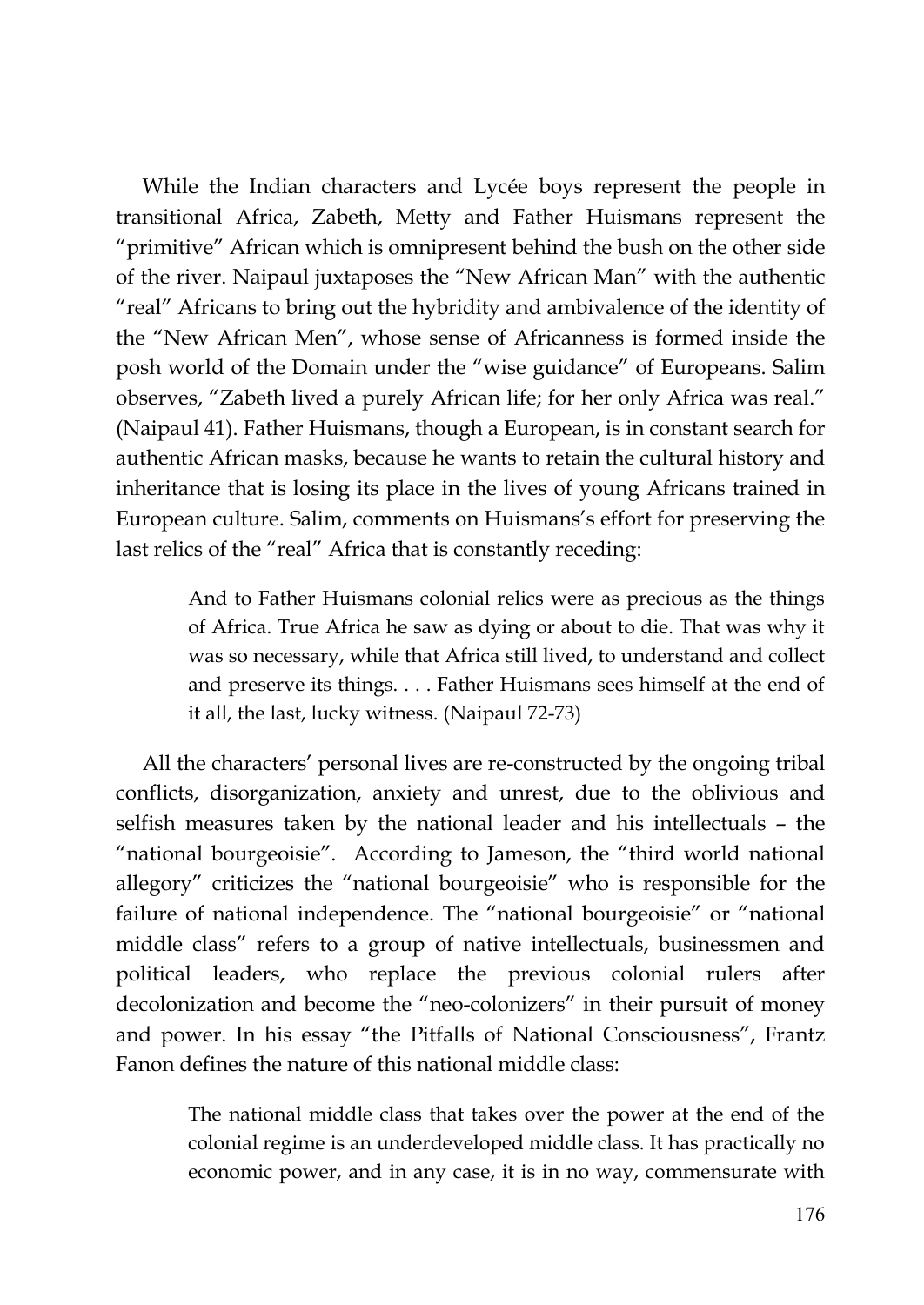the bourgeoisie of the mother country which it hopes to replace. . . . In its narcissism, the national middle class is easily convinced that it can advantageously replace the middle class of the mother country. (1578)

Their main focus is not the welfare of the newly decolonized country and its people, but they try to replace those European colonial rulers and become even more dangerous in their pursuit of power and profit.

In *A Bend in the River*, Mahesh represents the "national bourgeoisie" business class for whom making profit is the chief concern. While "Big Man" is trying to "de-Westernize" his country by uprooting the Colonial monuments, Mahesh is implanting "Big Burger", a Western food chain franchise for making profits. He willingly gives up to the lure of profit, provided by the Europeans to the national business middle class, so that the Europeans can continue their economic colonization even after the decolonization. To make money, people like Mahesh, knowingly gobbles up the "poisoned sweets" (Naipaul 106) from Europeans as making personal profit is more important for them. "Mahesh was looking for the wonderful imported thing which he would own exclusively, the simple thing which would provide a short cut to power and money" (Naipaul 105).

Like Mahesh, "Everybody is only talking about money [in Africa]." (Naipaul 25). There is no trace of idealism or no concern for removing the plights of poverty-stricken and uneducated people in African villages. The corruption and economic crisis that follow after independence are the outcome of the selfish pursuits of this business class. Fanon observes:

> The psychology of the national bourgeoisie is that of the business man, is that of a captain of industry and it is only too true that the greed of the settlers and the systems if embargoes set up by colonialism have hardly left them another choice. . . . [with the national bourgeoisie comes] the decline of morals, the installing of corruption within the country, economic regression, and the immediate disaster of an antidemocratic regime depending on force and intimidation. (1579 - 1586)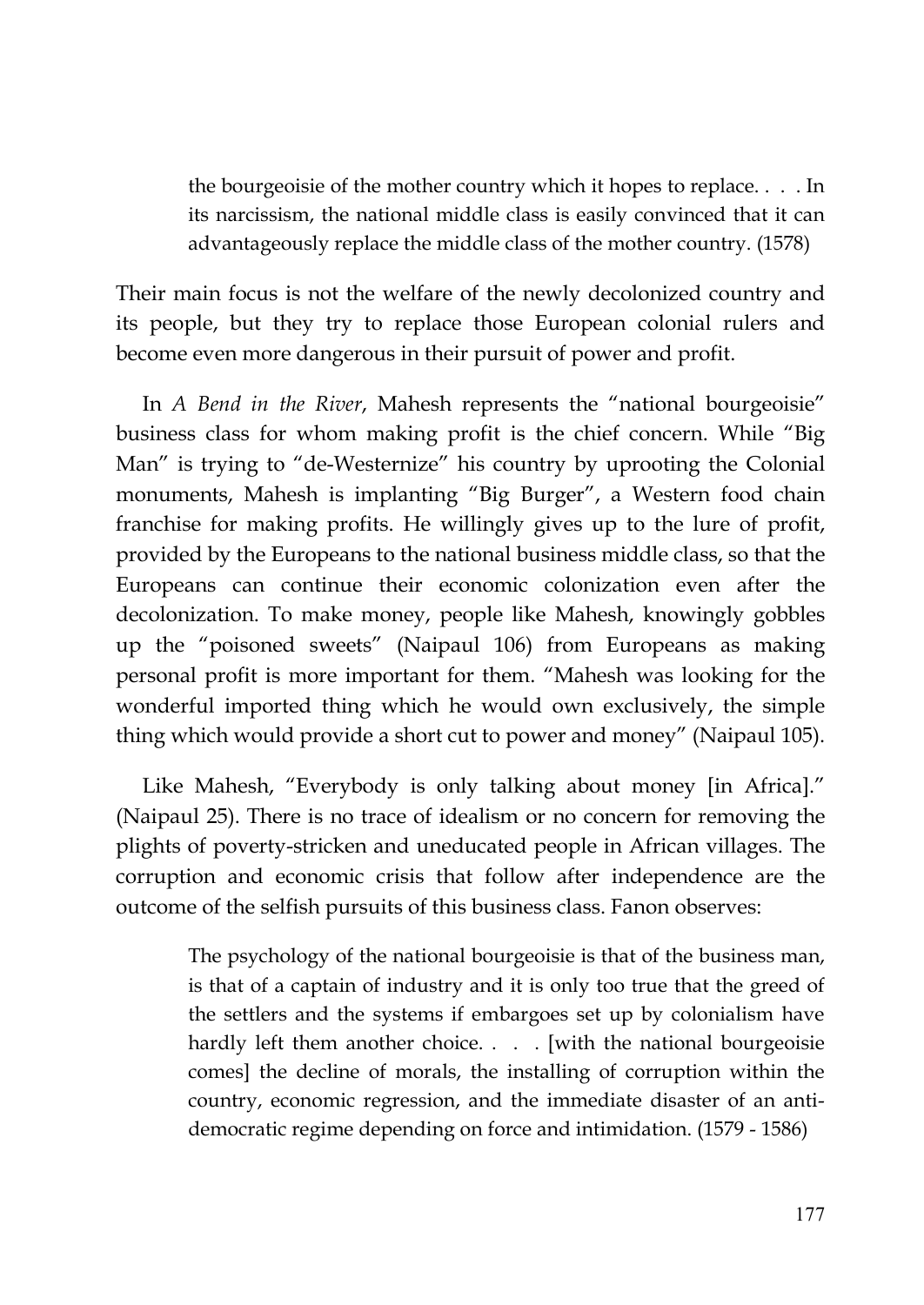While Mahesh represents the greedy business class, the President "Big Man" allegorically represents the "national bourgeoisie" politician or bourgeois dictator. According to Frantz Fanon, the main aim of such an autocrat is not the welfare of the country, but to replace the white colonial rulers. As a result, when such a ruler comes to power, he behaves like his European predecessors. Salim sees no future for Africa under Big Man's rule: "I saw a disordered future for the country. No one was going to be secure here; no man of the country was to be envied" (118). Again, Big Man is dividing the whole Africa into bits and pieces while he should promote solidarity and unity among his people. He has separated the village culture and city culture. On the one hand, he is promoting the ancient tribal culture in village. On the other hand, he is building up domain in the city where the traditional African culture is thrown away in favor of European culture. There is no effort on Big Man's part to strike a balance between the past and the present, the old and the new, the traditional and the modern:

> [Domain] was the Big Man's doing . . . Everything the President did had a reason. As a ruler in what was potentially hostile territory, he was creating an area where he and his flag were supreme. As an African, he was building a new town on the site of what had been a rich European suburb . . . he was creating modern Africa. He was creating a miracle that would astound the rest of the world. He was bypassing real Africa, the difficult Africa of bush and villages, and creating something that would match anything that existed in [European] countries. (Naipaul 115-116)

Big Man does not allow anyone to surpass him. "It was the method of the new President, he gave his men power and authority, but never allowed them to settle in anywhere and become local kings" (Naipaul 109). As he himself usurped the political power, he is in constant fear that others may overthrow him. So, in his effort of keeping his rule going on, he behaves like the European colonial ruler and implements the same "divide and rule policy" while the post-independent political situation requires solidarity among the tribes and migrants. Due to his "nationalization" campaign, the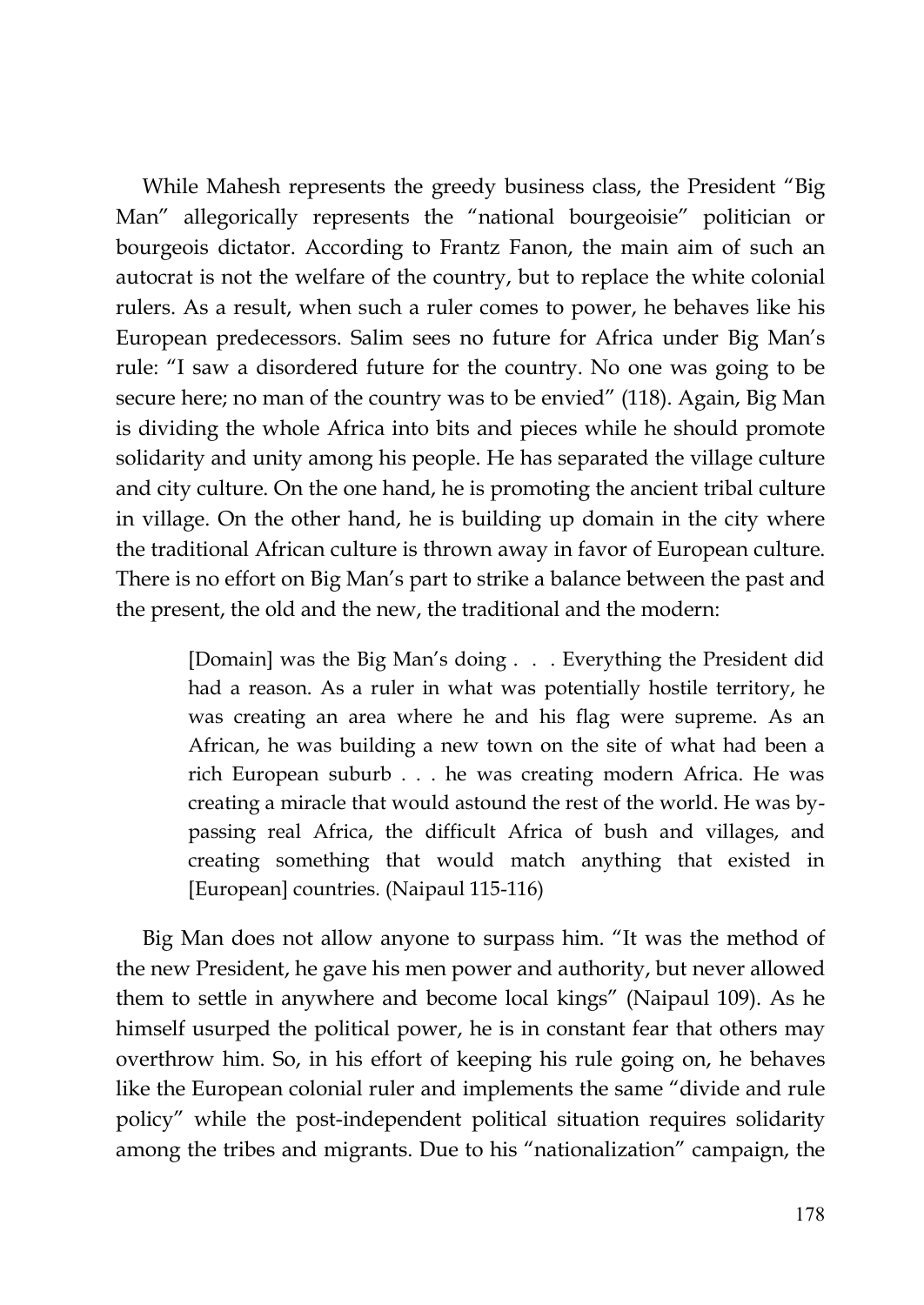Indian, Greek, Portuguese, Arab migrants lose their home in Africa and are led to disintegration and chaos. The fear of losing his supreme authority has led him to carry on a mindless bloody war between the tribes. He throws away his intellectuals and administrators once "[he decides] he [doesn't] need them" (Naipaul 220). Zabeth is in constant fear that Big Man may kill her son Ferdinand once he is done with Ferdinand. He is omnipresent everywhere either in the form of poster, photograph or bank notes. Salim observes: "Everywhere the President's photograph looked down us (Naipaul 139) . . . seeing the President's photograph everywhere had already made me feel that, whether African or not, we had all become his people" (Naipaul 216). Such a narcissistic and selfish national autocrat cannot lead a nation towards its prosperity, and at the end of the day the European idea that Africa cannot rule itself is proved.

Big man's final step, his "radicalization" process drives Salim into utter nothingness, as Salim's last resort, his business, is being ceased by the government and given to an African. Metty informs Salim: "You don't have anything. They take away your shop. They give it to Citizen Theotime. The President made a speech a fortnight back. He said he was radicalizing and taking away everything from everybody. [From] all foreigners. . . . You don't have anything, I don't have anything" (Naipaul 299). As Salim is not a "real" African, he has no place in Africa. The exterior reality of Africa has insidiously intruded into Salim's interior reality, leaving him hopeless and homeless. Salim discovers that "the free-for-all of independence has come to an end" (Naipaul 87). Before Salim plunges into nihilism, he reflects: "I was waiting for some illumination to come to me. To guide me to the good place and the 'life' I was still waiting for . . . But I knew that it wasn't like that, really, I knew that for us the world was no longer as safe as that" (Naipaul 110).

Fanon observes that after decolonization, people think that the problems will be solved as the colonizers went away. But the colonizers are replaced by the national bourgeoisie. Nationalist consciousness is trapped and the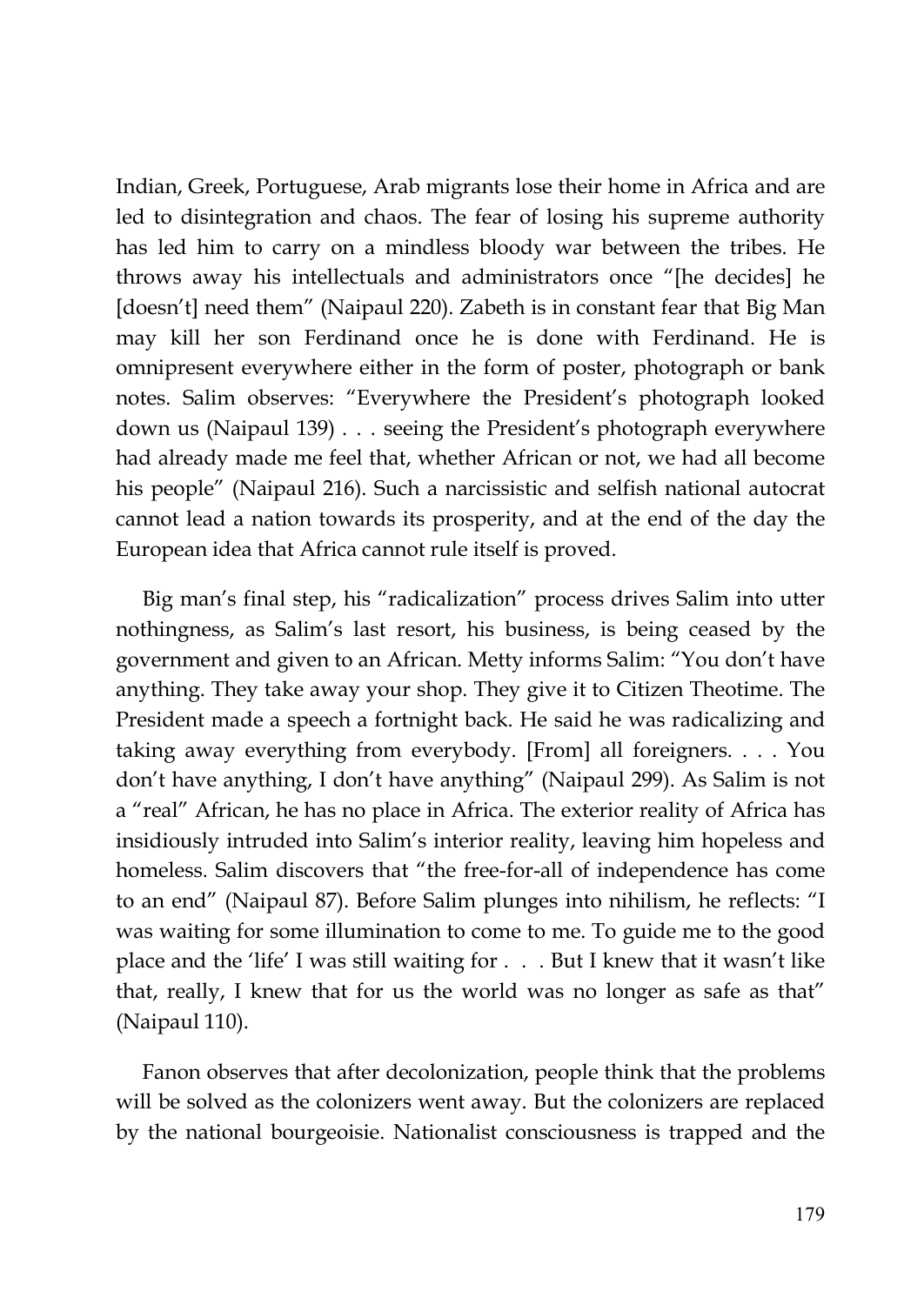ideals of independence lay by the wayside. Veena Singh, in her essay "Paradox of Freedom in *A Bend in the River*" observes:

> Freedom lies in living consciousness to the essence of life; such a freedom cannot be imposed, it can be realized. In this freedom one frees oneself from the catastrophic idolatry, and blindness to his historical and philosophical concepts, and misconceptions which bind a person to a false future or a statuesque present . . . [but in this novel due to] corruption of consciousness . . . [the freedom is paradoxical] . . . The paradox lies in the fact that with approaching freedom comes the knowledge of non-existence [not illumination]. (123 - 124)

We note the failure of the African nation in achieving such an illuminating freedom because of the "intellectual laziness of the national middle class [and the national ruler] (Fanon 1578). Though the Europeans have left Africa geographically, they are omnipresent in Africa in the form of military help, educationists, economists etc. Big Man needs the help of the European intellectuals and their European conception of Africa for educating the young Africans. Ironically, the source of Big Man's power is his "white men" and he is solely depended upon the white men for continuing his power and rule in Africa. He usurped the power with the help of the Western Power. He needs Western Army for controlling the local tribal feuds and maintaining peace in Africa. The local market is also controlled by the Europeans. Mahesh remarks, "[Europeans have] done their market research and they have decided to make a big push in Africa" (Naipaul 112).

In all spheres, Europeans reign supreme though, from an outer surface, Congo is a "free-state". According to Fanon, the national bourgeoisie is "numerically, intellectually and economically weak . . . [so] the bourgeois caste draws its strength after independence chiefly from agreements reached with the former colonial power" (1586). Such an independence, that can only lead a nation and its long-awaited freedom into violence and chaos, is paradoxical. Naipaul is projecting this nightmare of independence through the disintegration of his protagonist Salim. Haider Eid, in his essay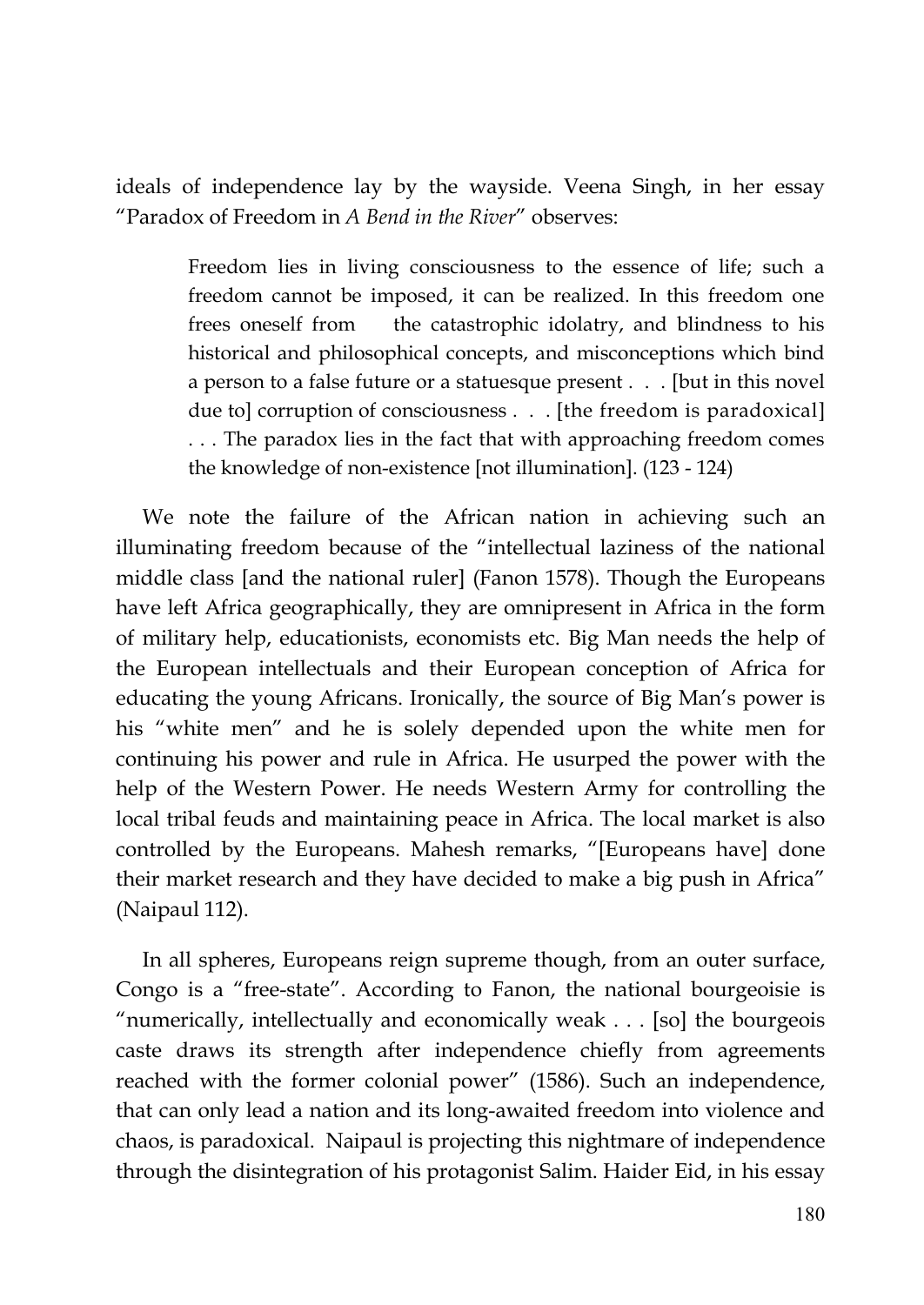"Naipaul's *A Bend in the River* and Neo-colonialism as a Comparative Context" comments, "what remains in Naipaul's Africa is only greedy, consumptive desire, and backward cultural identities. What Naipaul offers us is a condemned, fragmented society that lacks creative potential, a black society that cannot govern itself; a society that should be governed by an external power."

#### **III**

In short, V. S. Naipaul's *A Bend in the River* is a post-mortem of postindependent Africa and the failure of its independence due to its unpatriotic national leaders. Though the references to various historical events make the geographical location of the novel obvious to the readers, Naipaul has deliberately kept the place and the national leader anonymous, to comment on the wider national crisis in the whole Africa. Naipaul's allegorical design makes this novel an important document depicting the reasons behind the failure of independence in Africa, and the disintegration and decay that follow after decolonization. To achieve this end, Naipaul creates a fictional world placing the individual characters in a specific historical phase. His protagonist, Salim and other characters become the "microcosmic" representation of the social, political, economic and cultural state of African nation during the wake of decolonization in Africa.

Naipaul, in his *A Bend in the River* depicts how the failure of the national leader throws the individuals living in the country into an identity crisis. In this novel, through the disintegration of the central character Salim, Naipaul attempts to "explore [the] postcolonial responsibility" (Brennan 63) of a national leader, whose unjust and whimsical selfish attitude can lead his people and country into "the heart of darkness." Frederic Jameson suggests that after decolonization, the "third world" writer's responsibility is to point out the reasons behind the failure of independence through "the formal literary manifestation of [the] political problem." Naipaul's *A Bend in the River* as a Jamesonian "third world national allegory" mirrors the picture of national crisis in the decolonized states in Africa and points out